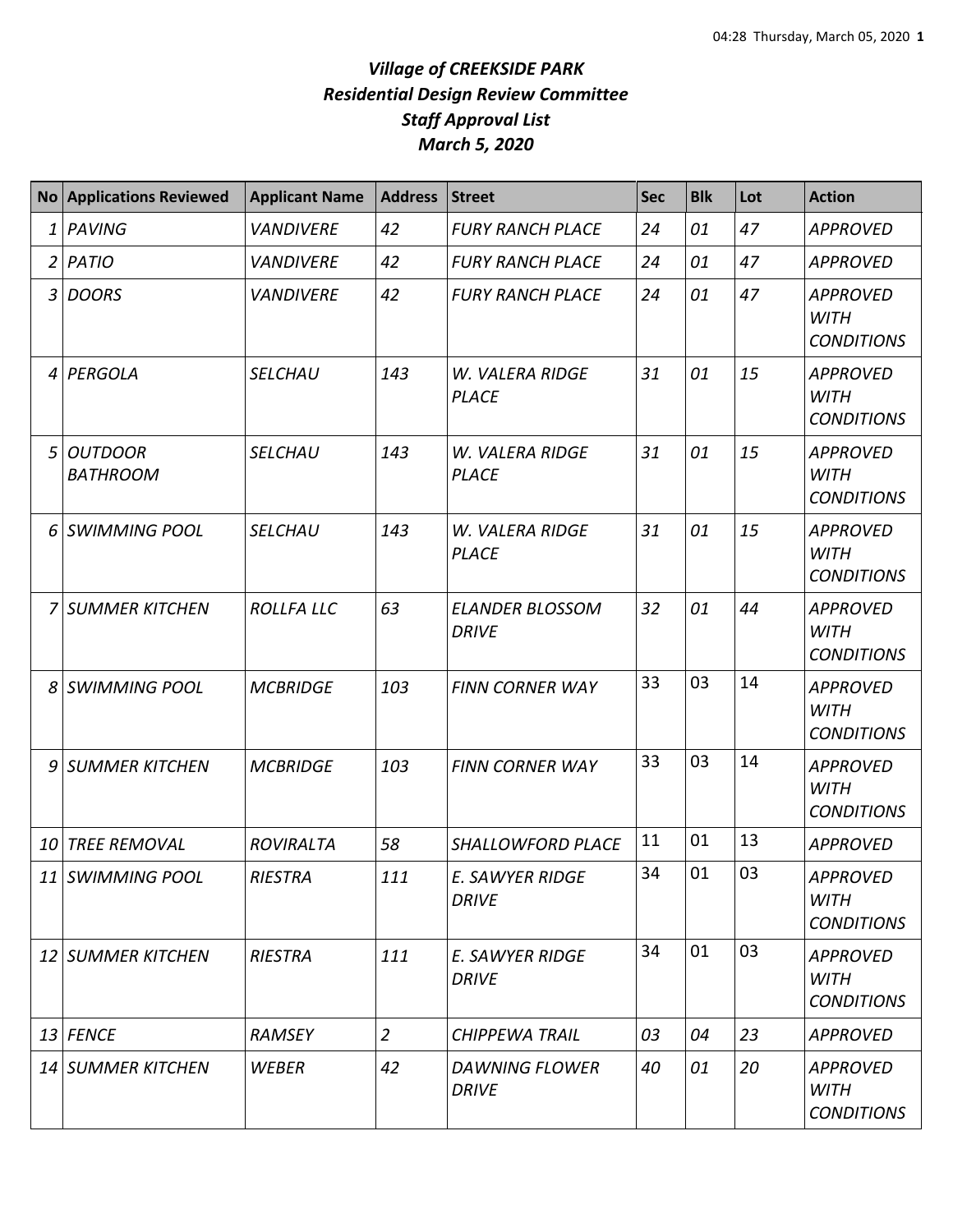|                 | <b>No Applications Reviewed</b> | <b>Applicant Name</b> | <b>Address</b> | <b>Street</b>                          | <b>Sec</b> | <b>Blk</b> | Lot | <b>Action</b>                                       |
|-----------------|---------------------------------|-----------------------|----------------|----------------------------------------|------------|------------|-----|-----------------------------------------------------|
| 15 <sub>l</sub> | <b>FOUNTAIN</b>                 | <b>WEBER</b>          | 42             | <b>DAWNING FLOWER</b><br><b>DRIVE</b>  | 40         | 01         | 20  | <b>APPROVED</b><br><b>WITH</b><br><b>CONDITIONS</b> |
|                 | 16 SEAT WALL                    | WEBER                 | 42             | <b>DAWNING FLOWER</b><br><b>DRIVE</b>  | 40         | 01         | 20  | <b>APPROVED</b>                                     |
|                 | 17 PAVING                       | <b>WEBER</b>          | 42             | <b>DAWNING FLOWER</b><br><b>DRIVE</b>  | 40         | 01         | 20  | <b>APPROVED</b>                                     |
|                 | 18 ROOF                         | ORTIZ                 | 10             | <b>RIVER RIDGE LOOP</b>                | 03         | 01         | 11  | <b>APPROVED</b>                                     |
|                 | 19 PATIO COVER                  | <b>UPTIGROVE</b>      | 54             | <b>OVERLAND HEATH</b><br><b>DRIVE</b>  | 18         | 03         | 12  | <b>APPROVED</b><br><b>WITH</b><br><b>CONDITIONS</b> |
|                 | <b>20 SUMMER KITCHEN</b>        | <b>UPTIGROVE</b>      | 54             | <b>OVERLAND HEATH</b><br><b>DRIVE</b>  | 18         | 03         | 12  | <b>APPROVED</b><br><b>WITH</b><br><b>CONDITIONS</b> |
| 21              | WALKWAY                         | <b>ROJAS</b>          | $\overline{2}$ | S. SWANWICK PLACE                      | 03         | 02         | 12  | <b>APPROVED</b>                                     |
|                 | 22 PERGOLA                      | <b>FLORES</b>         | 118            | N. BRAIDED BRANCH<br><b>DRIVE</b>      | 31         | 01         | 01  | <b>APPROVED</b><br><b>WITH</b><br><b>CONDITIONS</b> |
| 23              | <b>TREE REMOVAL</b>             | <b>CADENA</b>         | 107            | S. BEECH SPRINGS<br><b>CIRCLE</b>      | 10         | 03         | 12  | <b>APPROVED</b>                                     |
| 24              | <b>FENCE STAIN</b>              | <b>FLANAGAN</b>       | 46             | <b>FOOTBRIDGE WAY</b>                  | 36         | 07         | 02  | <b>APPROVED</b>                                     |
| 25              | <b>FIRE PIT</b>                 | <b>LAMBERT</b>        | 15             | <b>SPRING BASKET TRAIL</b>             | 07         | 01         | 34  | <b>APPROVED</b><br><b>WITH</b><br><b>CONDITIONS</b> |
|                 | 26 SWIMMING POOL                | <b>MARGOLIN</b>       | 7              | <b>FLORAL VISTA DRIVE</b>              | 41         | 01         | 21  | <b>APPROVED</b><br><b>WITH</b><br><b>CONDITIONS</b> |
| 27              | PERGOLA                         | <b>MARGOLIN</b>       | $\overline{7}$ | <b>FLORAL VISTA DRIVE</b>              | 41         | 01         | 21  | <b>APPROVED</b><br><b>WITH</b><br><b>CONDITIONS</b> |
| 28              | <b>YARD STRUCTURE</b>           | <b>MARGOLIN</b>       | $\overline{7}$ | <b>FLORAL VISTA DRIVE</b>              | 41         | 01         | 21  | <b>APPROVED</b>                                     |
|                 | 29 FENCE STAIN                  | <b>STEIN</b>          | 140            | <b>THUNDER VALLEY</b><br><b>DRIVE</b>  | 35         | 01         | 30  | <b>APPROVED</b>                                     |
|                 | 30 SWIMMING POOL                | <b>ROMERO</b>         | 30             | <b>WOODED OVERLOOK</b><br><b>DRIVE</b> | 19         | 01         | 03  | <b>APPROVED</b><br><b>WITH</b><br><b>CONDITIONS</b> |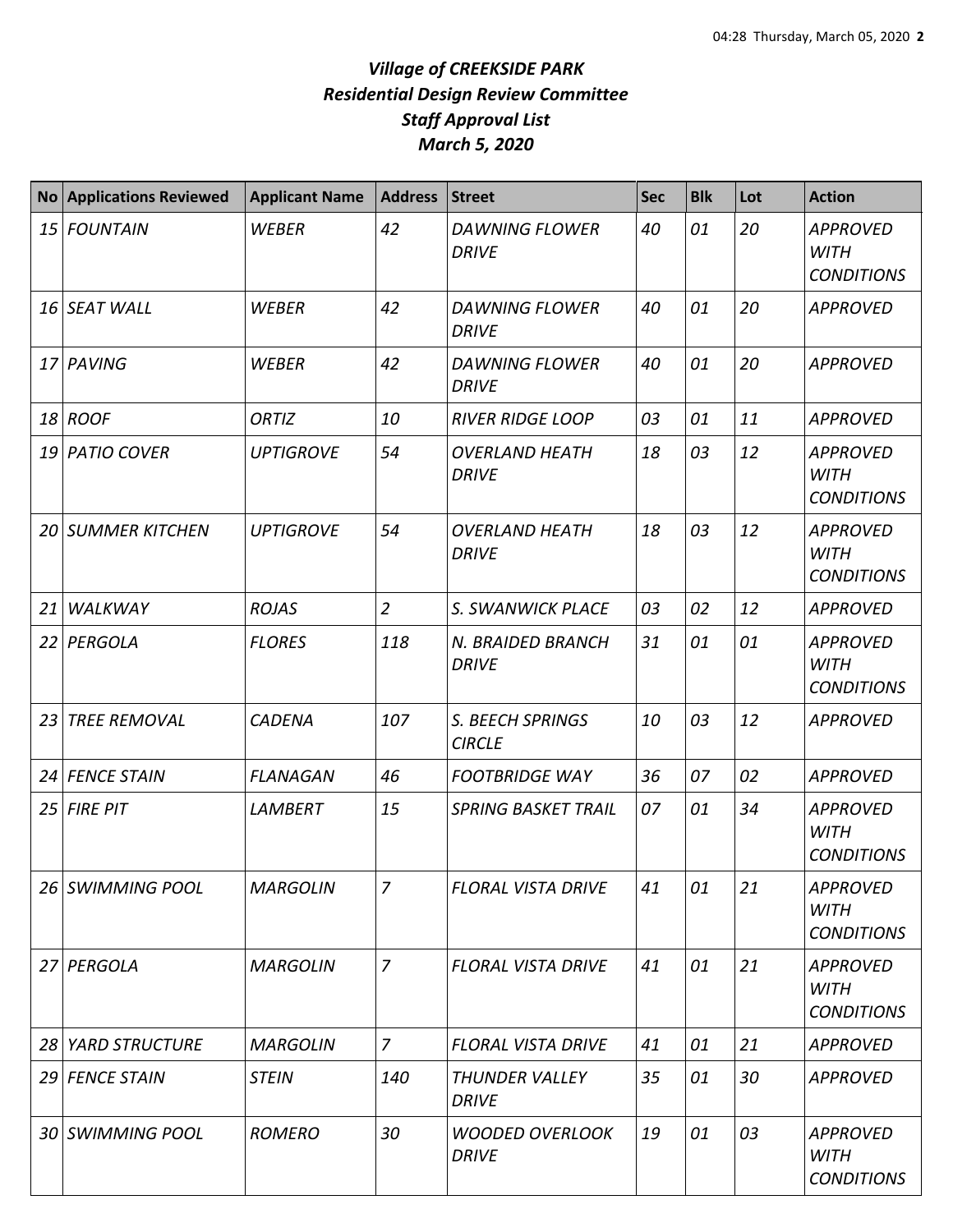| <b>No</b>       | <b>Applications Reviewed</b> | <b>Applicant Name</b> | <b>Address</b> | <b>Street</b>                         | Sec | <b>Blk</b> | Lot | <b>Action</b>                                       |
|-----------------|------------------------------|-----------------------|----------------|---------------------------------------|-----|------------|-----|-----------------------------------------------------|
| 31              | <b>ROOF</b>                  | <b>GOODMAN</b>        | 18             | <b>RIVER RIDGE LOOP</b>               | 03  | 01         | 09  | <b>APPROVED</b>                                     |
| 32              | <b>ROOF</b>                  | <b>HOGE</b>           | 59             | <b>E. ARBOR CAMP CIRCLE</b>           | 04  | 01         | 47  | <b>APPROVED</b>                                     |
| 33              | <b>PATIO COVER</b>           | <b>DE CUSI</b>        | 15             | <b>PAINTED POST PLACE</b>             | 29  | 02         | 23  | <b>APPROVED</b><br><b>WITH</b><br><b>CONDITIONS</b> |
| 34 <sup>l</sup> | <b>SUMMER KITCHEN</b>        | <b>DE CUSI</b>        | 15             | <b>PAINTED POST PLACE</b>             | 29  | 02         | 23  | <b>APPROVED</b><br><b>WITH</b><br><b>CONDITIONS</b> |
| 35 <sub>1</sub> | <b>SWIMMING POOL</b>         | <b>MORTON</b>         | 33             | N. WATERBRIDGE<br><b>DRIVE</b>        | 29  | 02         | 15  | <b>APPROVED</b><br><b>WITH</b><br><b>CONDITIONS</b> |
|                 | 36 PERGOLA                   | <b>MORTON</b>         | 33             | N. WATERBRIDGE<br><b>DRIVE</b>        | 29  | 02         | 15  | <b>APPROVED</b><br><b>WITH</b><br><b>CONDITIONS</b> |
|                 | 37 FIREPLACE                 | <b>MORTON</b>         | 33             | N. WATERBRIDGE<br><b>DRIVE</b>        | 29  | 02         | 15  | <b>APPROVED</b><br><b>WITH</b><br><b>CONDITIONS</b> |
|                 | 38 SUMMER KITCHEN            | <b>MORTON</b>         | 33             | N. WATERBRIDGE<br><b>DRIVE</b>        | 29  | 02         | 15  | <b>APPROVED</b><br><b>WITH</b><br><b>CONDITIONS</b> |
| 39 I            | <b>PATIO COVER</b>           | <b>COUNTRYMAN</b>     | 95             | <b>FINN CORNER WAY</b>                | 33  | 03         | 16  | <b>APPROVED</b><br><b>WITH</b><br><b>CONDITIONS</b> |
| 40              | <b>SUMMER KITCHEN</b>        | <b>COUNTRYMAN</b>     | 95             | <b>FINN CORNER WAY</b>                | 33  | 03         | 16  | <b>APPROVED</b><br><b>WITH</b><br><b>CONDITIONS</b> |
|                 | 41 COLOR                     | <b>FLORES</b>         | 27             | <b>SPINCASTER DRIVE</b>               | 30  | 01         | 34  | <b>APPROVED</b>                                     |
|                 | 42 FENCE                     | <b>ARANA</b>          | 10             | PLEASANT POINT<br><b>PLACE</b>        | 08  | 01         | 50  | <b>APPROVED</b><br><b>WITH</b><br><b>CONDITIONS</b> |
|                 | $43$ ROOF                    | <b>ARANA</b>          | 10             | PLEASANT POINT<br><b>PLACE</b>        | 08  | 01         | 50  | <b>APPROVED</b>                                     |
|                 | 44 SWIMMING POOL             | <b>ZERINGUE</b>       | 18             | <b>WINTER THICKET</b><br><b>PLACE</b> | 28  | 01         | 32  | <b>APPROVED</b><br><b>WITH</b><br><b>CONDITIONS</b> |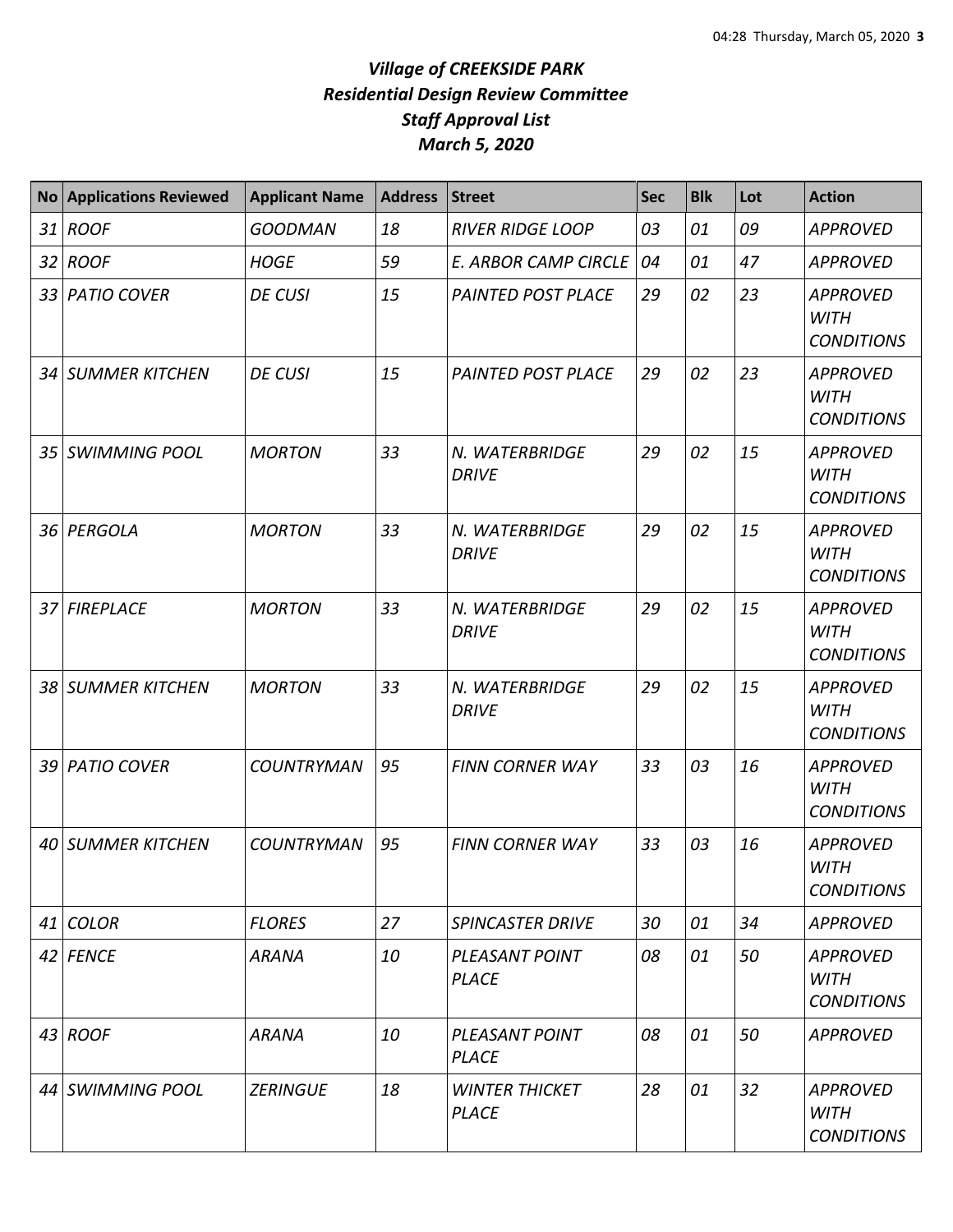| No <sub>1</sub> | <b>Applications Reviewed</b> | <b>Applicant Name</b> | <b>Address</b> | <b>Street</b>                         | <b>Sec</b> | <b>Blk</b> | Lot | <b>Action</b>                                       |
|-----------------|------------------------------|-----------------------|----------------|---------------------------------------|------------|------------|-----|-----------------------------------------------------|
|                 | 45 SUMMER KITCHEN            | <b>ZERINGUE</b>       | 18             | <b>WINTER THICKET</b><br><b>PLACE</b> | 28         | 01         | 32  | <b>APPROVED</b><br><b>WITH</b><br><b>CONDITIONS</b> |
| 46              | <b>TRASH CART SCREEN</b>     | <b>SANCHEZ</b>        | 14             | <b>SHILOH BEND COURT</b>              | 14         | 05         | 09  | <b>APPROVED</b><br><b>WITH</b><br><b>CONDITIONS</b> |
|                 | 47 FENCE                     | <b>AHMADI</b>         | 222            | <b>TORTOISE CREEK PLACE</b>           | 08         | 01         | 83  | <b>APPROVED</b>                                     |
|                 | 48 ROOF                      | <b>DYSON</b>          | 190            | <b>TORTOISE CREEK WAY</b>             | 08         | 03         | 02  | <b>APPROVED</b>                                     |
|                 | 49 SWIMMING POOL             | <b>GONZALEZ</b>       | 26             | <b>MAIZE FLOWER PLACE</b>             | 34         | 01         | 07  | <b>APPROVED</b><br><b>WITH</b><br><b>CONDITIONS</b> |
|                 | 50 PATIO COVER               | <b>GONZALEZ</b>       | 26             | <b>MAIZE FLOWER PLACE</b>             | 34         | 01         | 07  | <b>APPROVED</b><br><b>WITH</b><br><b>CONDITIONS</b> |
|                 | 51 SUMMER KITCHEN            | <b>GONZALEZ</b>       | 26             | <b>MAIZE FLOWER PLACE</b>             | 34         | 01         | 07  | <b>APPROVED</b><br><b>WITH</b><br><b>CONDITIONS</b> |
|                 | 52 FENCE                     | PRETTE                | 10             | E. HULLWOOD CIRCLE                    | 02         | 01         | 40  | <b>APPROVED</b><br><b>WITH</b><br><b>CONDITIONS</b> |
|                 | 53 PAVING                    | <b>STRAUSS</b>        | 47             | <b>CAPRICE BEND PLACE</b>             | 12         | 02         | 05  | <b>APPROVED</b><br><b>WITH</b><br><b>CONDITIONS</b> |
|                 | 54 PERGOLA                   | <b>LESLIE</b>         | 11             | <b>WITHERBEE PLACE</b>                | 05         | 01         | 17  | <b>APPROVED</b><br><b>WITH</b><br><b>CONDITIONS</b> |
|                 | 55 SUMMER KITCHEN            | <b>LESLIE</b>         | 11             | <b>WITHERBEE PLACE</b>                | 05         | 01         | 17  | <b>APPROVED</b><br><b>WITH</b><br><b>CONDITIONS</b> |
| 56 I            | <b>WOOD DECK</b>             | <b>LESLIE</b>         | 11             | <b>WITHERBEE PLACE</b>                | 05         | 01         | 17  | <b>APPROVED</b><br><b>WITH</b><br><b>CONDITIONS</b> |
|                 | 57 DETACHED BUILDING         | <b>FIELD</b>          | 11             | <b>WHITBARROW PLACE</b>               | 28         | 01         | 03  | <b>APPROVED</b><br><b>WITH</b><br><b>CONDITIONS</b> |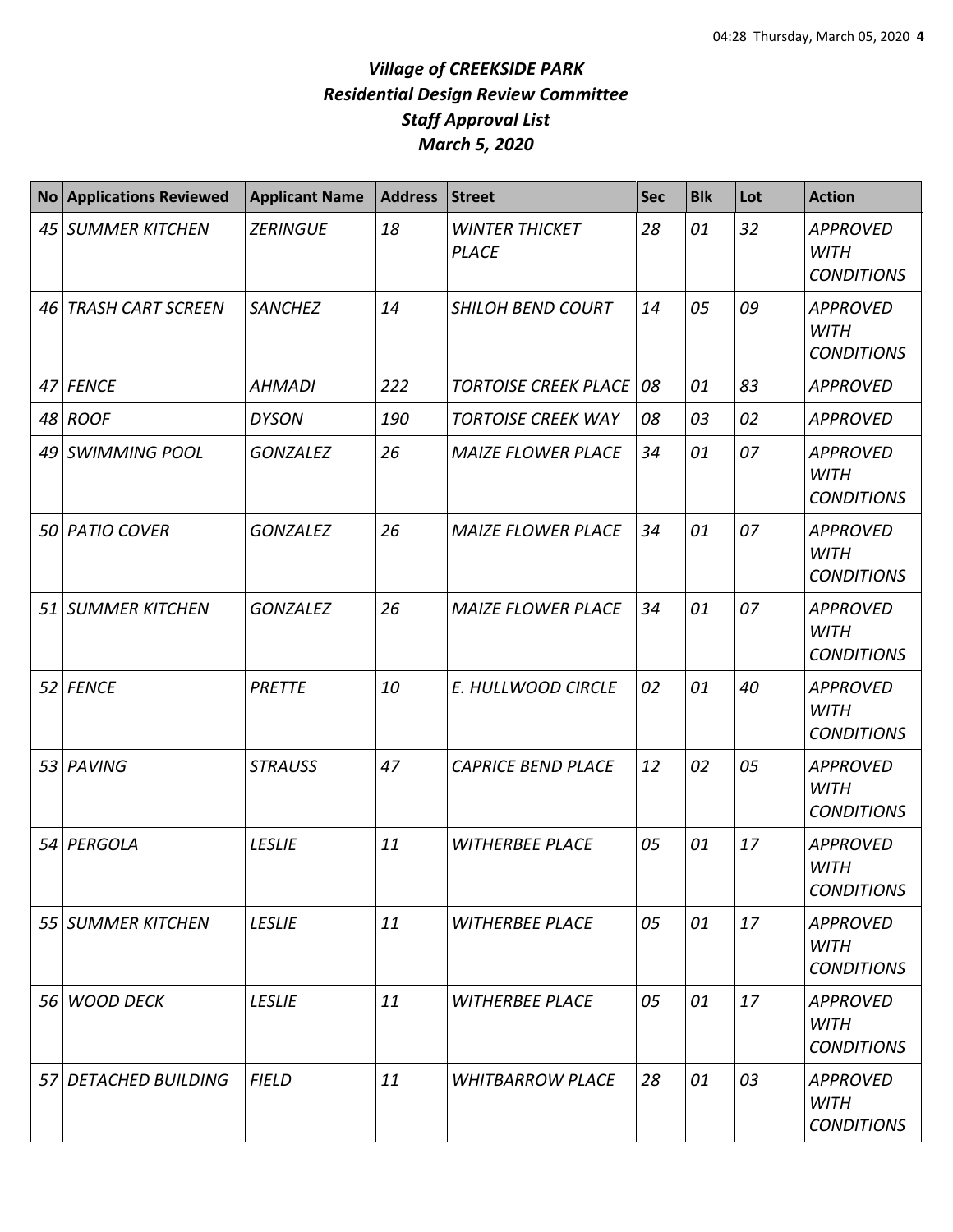|    | No Applications Reviewed | <b>Applicant Name</b> | Address | <b>Street</b>                    | <b>Sec</b> | <b>Blk</b> | Lot | <b>Action</b>                                       |
|----|--------------------------|-----------------------|---------|----------------------------------|------------|------------|-----|-----------------------------------------------------|
| 58 | SWIMMING POOL            | LAUSELL               | 6       | <b>GREAT OWL COURT</b>           | 31         | 01         | 22  | <b>APPROVED</b><br><b>WITH</b><br><b>CONDITIONS</b> |
|    | 59 PATIO COVER           | LAUSELL               | 6       | <b>GREAT OWL COURT</b>           | 31         | 01         | 22  | <b>APPROVED</b><br><b>WITH</b><br><b>CONDITIONS</b> |
|    | 60 SUMMER KITCHEN        | <b>LAUSELL</b>        | 6       | <b>GREAT OWL COURT</b>           | 31         | 01         | 22  | <b>APPROVED</b><br><b>WITH</b><br><b>CONDITIONS</b> |
| 61 | <b>PATIO COVER</b>       | <b>RENO</b>           | 6       | <b>VALERA RIDGE DRIVE</b>        | 17         | 01         | 20  | <b>APPROVED</b><br><b>WITH</b><br><b>CONDITIONS</b> |
| 62 | <b>SUMMER KITCHEN</b>    | <b>RENO</b>           | 6       | <b>VALERA RIDGE DRIVE</b>        | 17         | 01         | 20  | <b>APPROVED</b><br><b>WITH</b><br><b>CONDITIONS</b> |
| 63 | <b>FIREPLACE</b>         | <b>RENO</b>           | 6       | <b>VALERA RIDGE DRIVE</b>        | 17         | 01         | 20  | <b>APPROVED</b><br><b>WITH</b><br><b>CONDITIONS</b> |
|    | 64 PLAY STRUCTURE        | <b>BORNELEIT</b>      | 10      | YELLOWSTAR COURT                 | 29         | 01         | 16  | <b>APPROVED</b><br><b>WITH</b><br><b>CONDITIONS</b> |
| 65 | <b>SWIMMING POOL</b>     | <b>FLANAGAN</b>       | 46      | <b>FOOTBRIDGE WAY</b>            | 36         | 07         | 02  | <b>APPROVED</b><br><b>WITH</b><br><b>CONDITIONS</b> |
| 66 | PAVING                   | <b>SCHMIDT</b>        | 54      | <b>LAKE REVERIE PLACE</b>        | 17         | 01         | 14  | <b>APPROVED</b>                                     |
| 67 | <b>BENCH</b>             | <b>SCHMIDT</b>        | 54      | LAKE REVERIE PLACE               | 17         | 01         | 14  | <b>APPROVED</b>                                     |
|    | 68 WINDOWS               | <b>RAO</b>            | 15      | N. CURLY WILLOW<br><b>CIRCLE</b> | 15         | 03         | 02  | <b>APPROVED</b><br><b>WITH</b><br><b>CONDITIONS</b> |
|    | 69 SWIMMING POOL         | <b>PEREZ</b>          | 25      | SNOWDROP LILY DRIVE              | 41         | 01         | 12  | <b>APPROVED</b><br><b>WITH</b><br><b>CONDITIONS</b> |
| 70 | <b>TRASH CART SCREEN</b> | <b>CABELLERO</b>      | 138     | S. SAWBRIDGE CIRCLE              | 29         | 01         | 36  | <b>APPROVED</b>                                     |
|    | 71 SWIMMING POOL         | <b>SUAREZ</b>         | 6       | PINEFIELD CREEK<br><b>COURT</b>  | 41         | 01         | 08  | <b>APPROVED</b><br><b>WITH</b><br><b>CONDITIONS</b> |